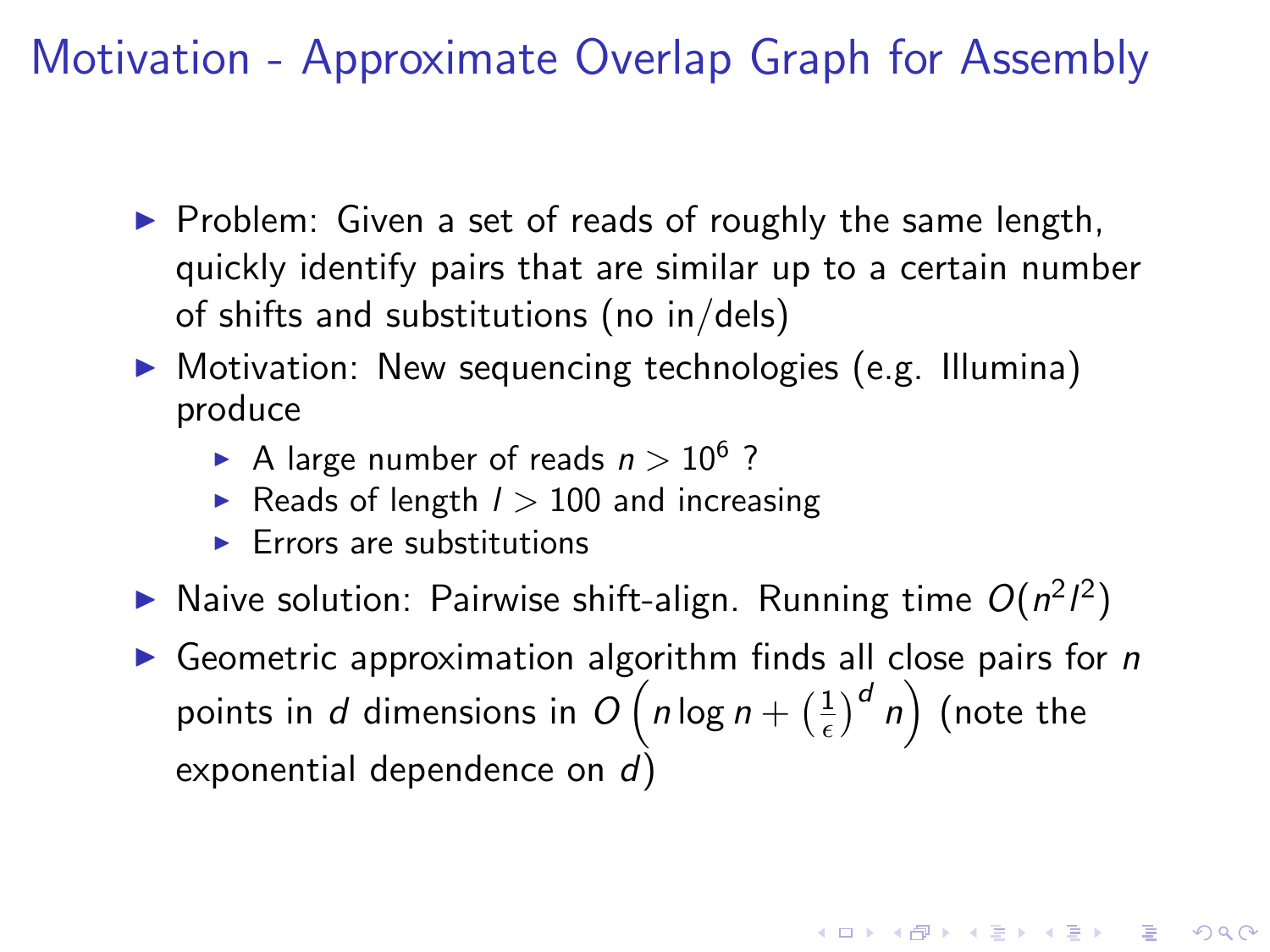## Discrete Fourier Transform

$$
\mathcal{F}(\mathbf{x}) = \begin{pmatrix}\n1 & 1 & 1 & \cdots & 1 \\
1 & \omega_N & \omega_N^2 & \omega_N^3 & \cdots & \omega_N^{N-1} \\
1 & \omega_N^2 & \omega_N^4 & \omega_N^6 & \cdots & \omega_N^{2(N-1)} \\
1 & \omega_N^3 & \omega_N^6 & \omega_N^9 & \cdots & \omega_N^{3(N-1)} \\
\vdots & \vdots & \vdots & \vdots & \ddots & \vdots \\
1 & \omega_N^{N-1} & \omega_N^{2(N-1)} & \omega_N^{3(N-1)} & \cdots & \omega_N^{(N-1)(N-1)}\n\end{pmatrix}\n\begin{pmatrix}\nx_0 \\
x_1 \\
x_2 \\
x_3 \\
x_3 \\
\vdots \\
x_{N-1}\n\end{pmatrix}
$$

**KORKA SERKER ORA** 

where  $\omega_{\textit{\textbf{N}}} = e^{\frac{2\pi i}{\textit{\textbf{N}}}}$ 

 $\mathbf{I} \times ||\mathbf{x} - \mathbf{y}||_2 = ||\mathcal{F}(\mathbf{x} - \mathbf{y})||_2 = ||\mathcal{F}(\mathbf{x}) - \mathcal{F}(\mathbf{y})||_2$  $\blacktriangleright$   $\mathcal{F}(\{x_{n-m}\})_k = \mathcal{F}(\{x_n\})_k \cdot e^{-\frac{2\pi i}{N}km}$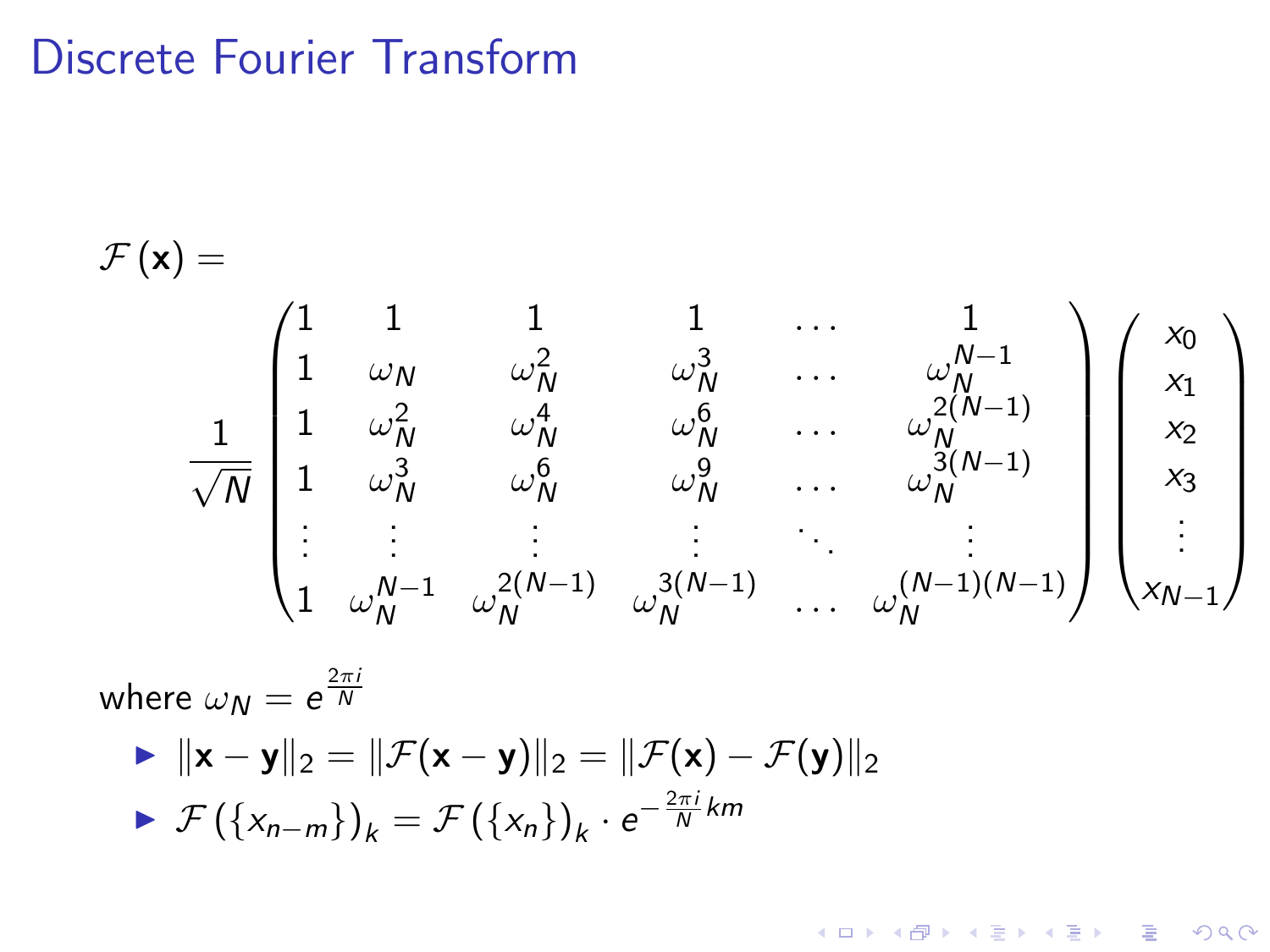## Random Projections

$$
\begin{pmatrix}\nr_{11} & r_{12} & r_{13} & r_{14} & \dots & r_{1d} \\
r_{21} & r_{22} & r_{23} & r_{24} & \dots & r_{2d} \\
\vdots & \vdots & \vdots & \vdots & \ddots & \vdots \\
r_{k1} & r_{k2} & r_{k3} & r_{k4} & \dots & r_{kd}\n\end{pmatrix}\n\begin{pmatrix}\na_1 \\
a_2 \\
a_3 \\
a_4 \\
\vdots \\
a_d\n\end{pmatrix}\n=\n\begin{pmatrix}\nb_1 \\
b_2 \\
\vdots \\
b_k\n\end{pmatrix}
$$

where  $r_{ij}$  are i.i.d. random variables from e.g.  $N(0, 1)$ .

$$
\|\mathbf{a} - \mathbf{a}'\|_2 = \frac{1}{k} \mathrm{E} \left( \|\mathcal{R}\mathbf{a} - \mathcal{R}\mathbf{a}'\|_2 \right)
$$

K ロ X K 메 X K B X X B X X D X O Q Q O